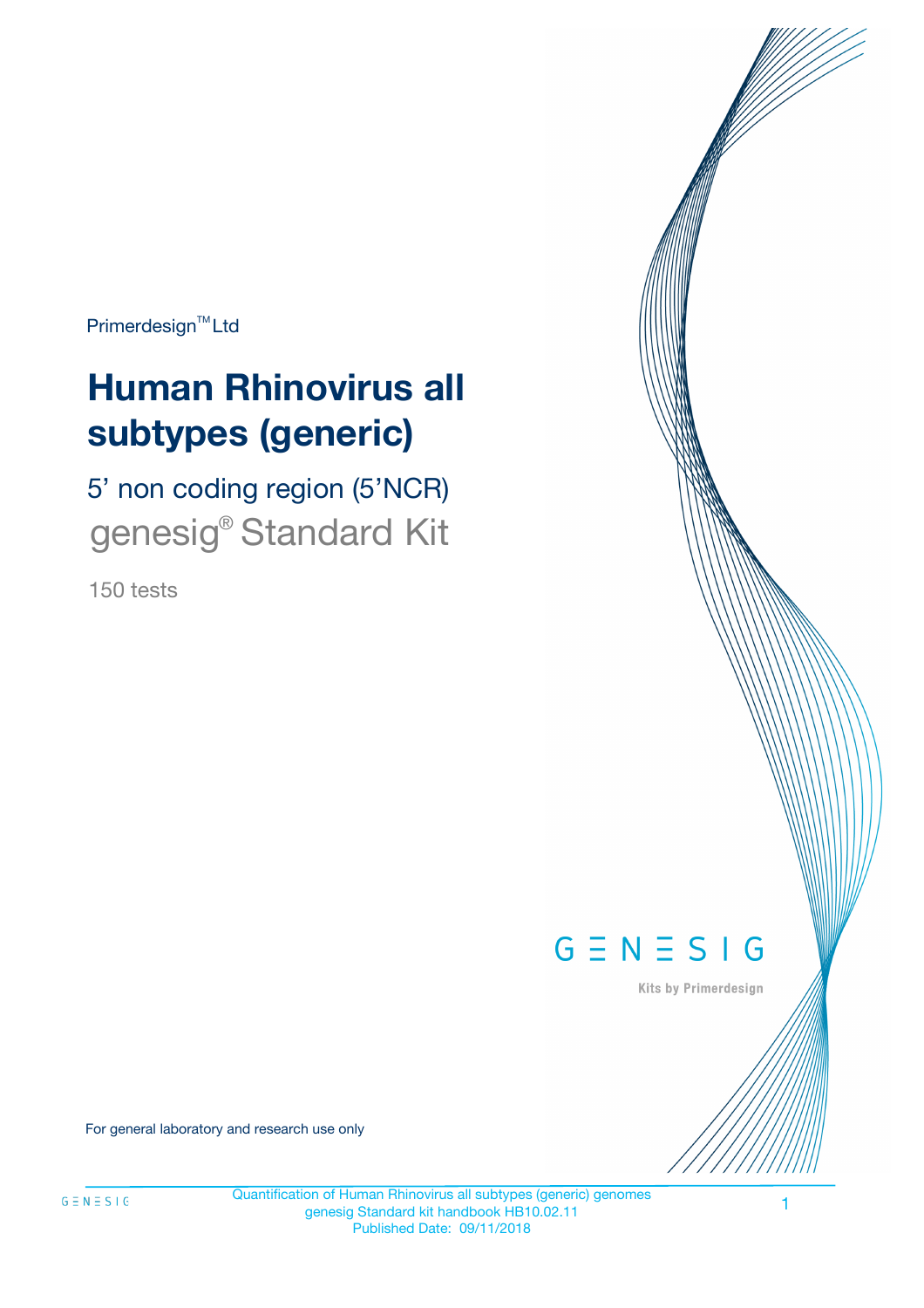# Introduction to Human Rhinovirus all subtypes (generic)

Rhinovirus is a genus of the Picornaviridae family of viruses. Rhinoviruses are the most common viral infective agents in humans, and a causative agent of the common cold. There are over 105 serologic virus types that cause cold symptoms, and rhinoviruses are responsible for approximately 50% of all cases.

Rhinoviruses have single-stranded positive sense RNA genomes of between 7.2 and 8.5kb in length. At the 5' end of the genome is a virus-encoded protein, and like mammalian mRNA, there is a 3' poly-A tail. Structural proteins are encoded in the 5' region of the genome and non structural at the end. This is the same for all picornaviruses. The viral particles themselves are not enveloped and are icosahedral in structure.

Rhinoviruses are composed of a capsid that contains four viral proteins VP1, VP2, VP3 and VP4. VP1, VP2, and VP3 form the major part of the protein capsid. The much smaller VP4 protein has a more extended structure and lies at interface between the capsid and the RNA genome. There are 60 copies of each of these proteins assembled as an icosahedron. Antibodies are a major defense against infection with the epitopes lying on the exterior regions of VP1-VP3.

Rhinoviruses have two main modes of transmission: In the past it was obvious that these viruses were transmitted directly from person-to-person via aerosols of respiratory droplets. However, now they are known to be transmitted indirectly via respiratory droplets that are deposited on the hands and then transported by fingers to the nose or eyes.

Rhinoviruses occur worldwide causing disease especially at schools for example which enhance transmission during fall and winter. They show symptoms such as fever, cough, and nasal congestion. The frequency of colds is high in childhood and decreases during adulthood most probably because of the possession of immunity.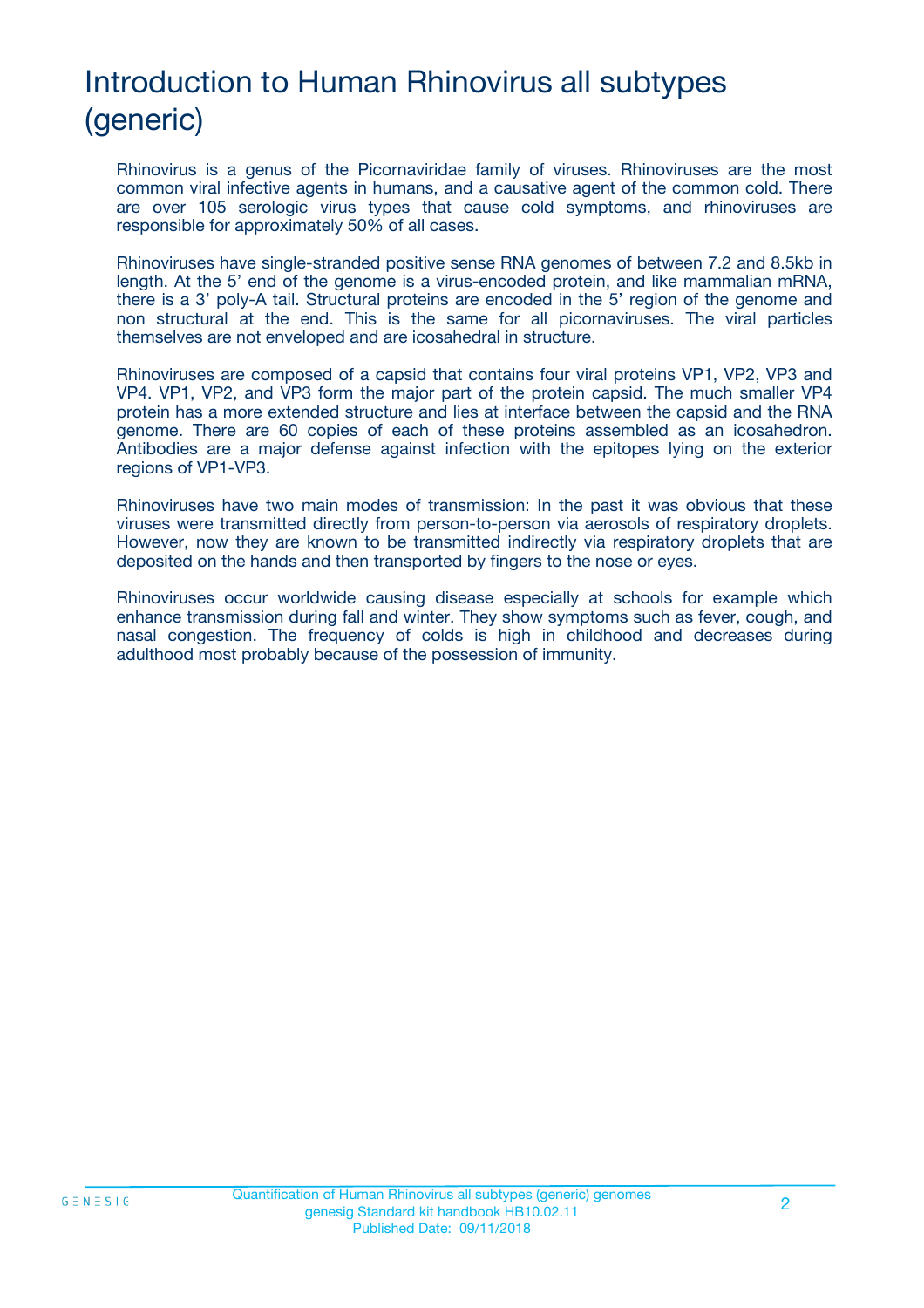# **Specificity**

The Primerdesign genesig Kit for Human Rhinovirus all subtypes (generic) (HRV\_spp) genomes is designed for the in vitro quantification of HRV\_spp genomes. The kit is designed to have a broad detection profile. Specifically, the primers represent 100% homology with over 95% of the NCBI database reference sequences available at the time of design.

The dynamics of genetic variation means that new sequence information may become available after the initial design. Primerdesign periodically reviews the detection profiles of our kits and when required releases new versions.

The primers have broad homology with a large range of serotypes included in the NCBI database. However, due to the inherent instability of RNA viral genomes, it is not possible guarantee quantification of all clinical isolates.

This kit detects enterovirus.

If you require further information, or have a specific question about the detection profile of this kit then please send an e.mail to enquiry@primerdesign.co.uk and our bioinformatics team will answer your question.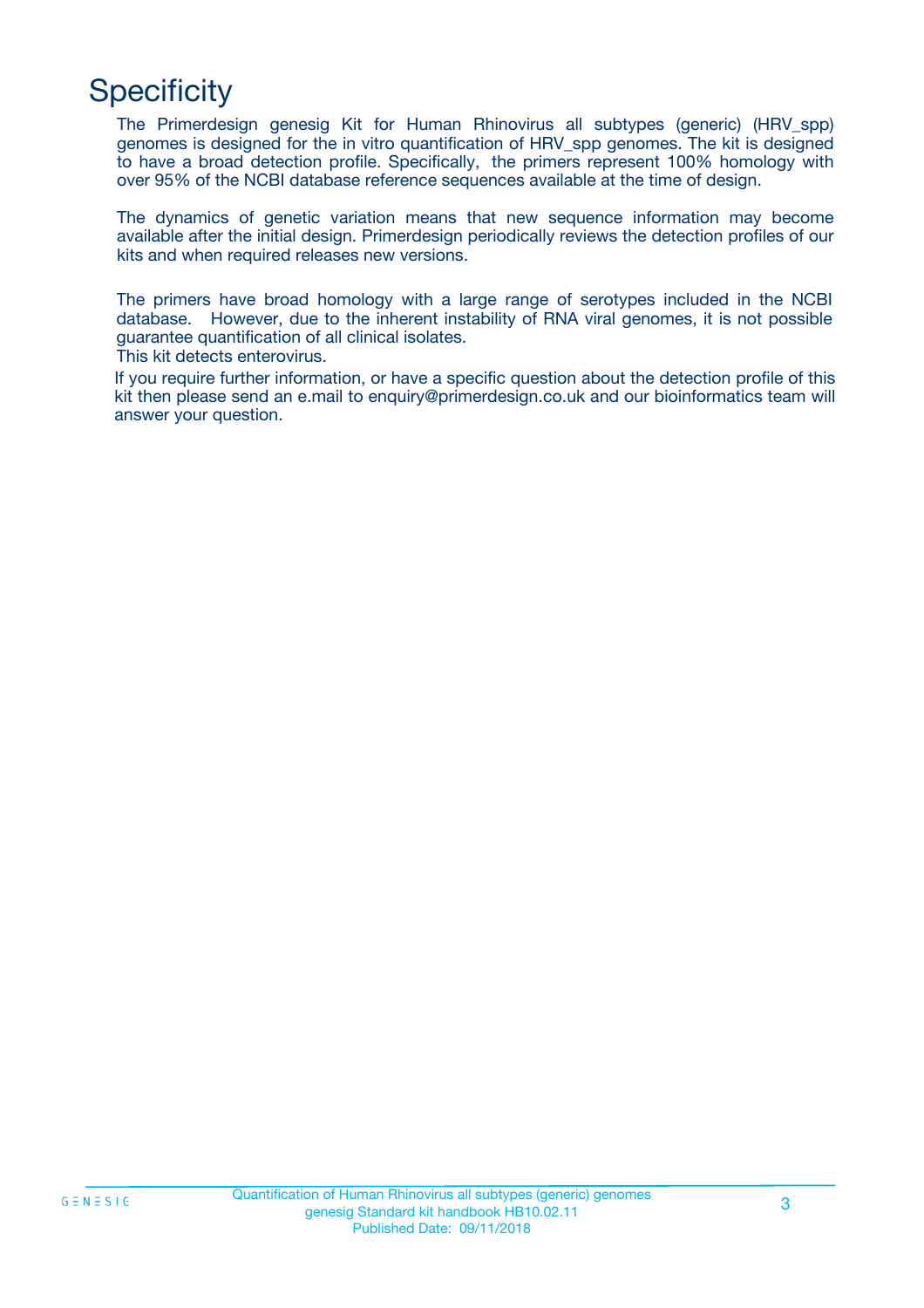# Kit contents

- **HRV\_spp specific primer/probe mix (150 reactions BROWN)** FAM labelled
- **HRV\_spp positive control template (for Standard curve RED)**
- **RNase/DNase free water (WHITE)** for resuspension of primer/probe mixes
- **Template preparation buffer (YELLOW)** for resuspension of positive control template and standard curve preparation

## **Reagents and equipment to be supplied by the user**

#### **Real-time PCR Instrument**

#### **Extraction kit**

This kit is recommended for use with genesig Easy DNA/RNA Extraction kit. However, it is designed to work well with all processes that yield high quality RNA and DNA with minimal PCR inhibitors.

**oasigTM lyophilised OneStep or Precision**®**PLUS OneStep 2X RT-qPCR Master Mix** Contains complete OneStep RT-qPCR master mix

**Pipettors and Tips**

**Vortex and centrifuge**

**Thin walled 1.5 ml PCR reaction tubes**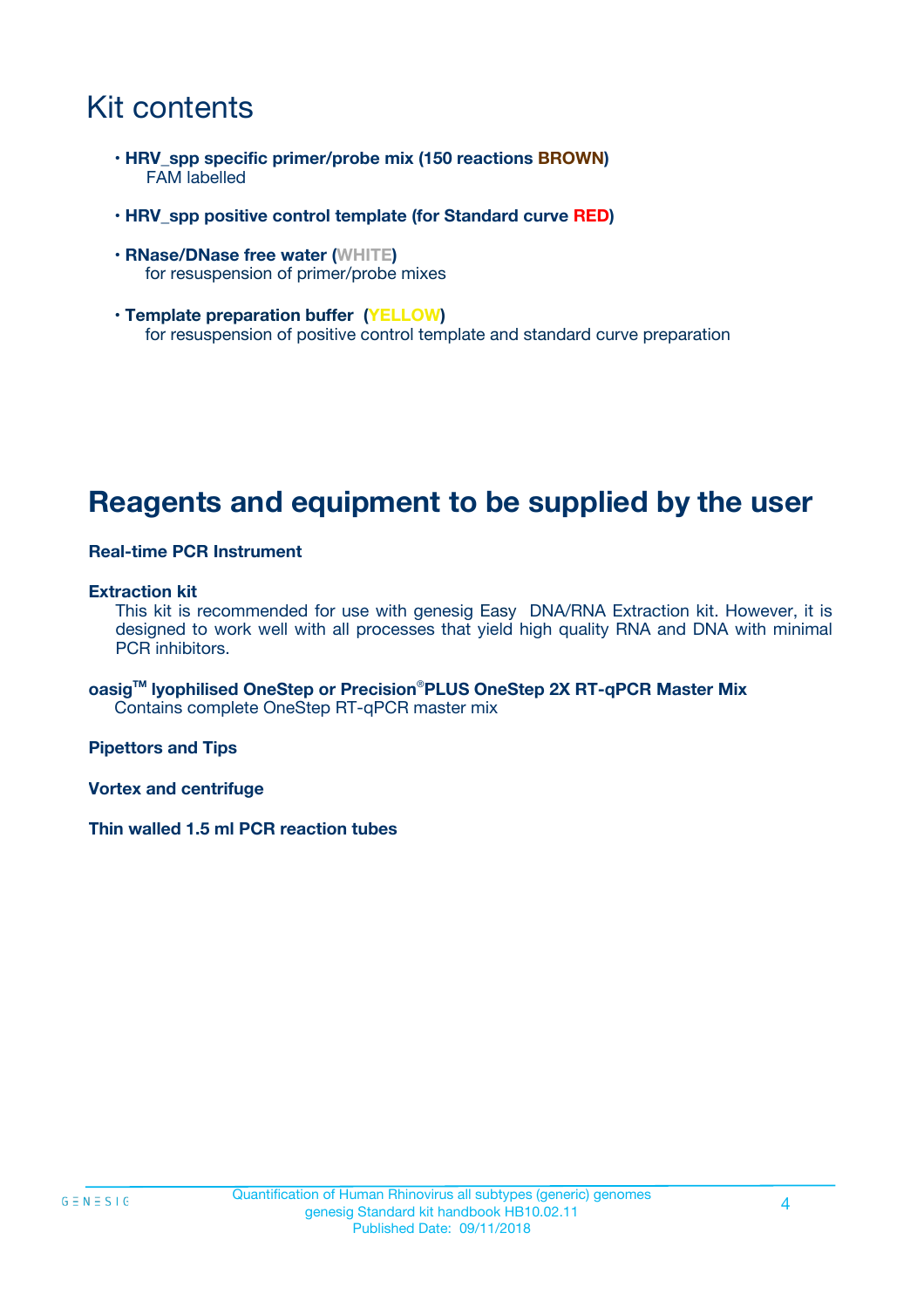### Kit storage and stability

This kit is stable at room temperature but should be stored at -20ºC on arrival. Once the lyophilised components have been resuspended they should not be exposed to temperatures above -20°C for longer than 30 minutes at a time and unnecessary repeated freeze/thawing should be avoided. The kit is stable for six months from the date of resuspension under these circumstances.

If a standard curve dilution series is prepared this can be stored frozen for an extended period. If you see any degradation in this serial dilution a fresh standard curve can be prepared from the positive control.

Primerdesign does not recommend using the kit after the expiry date stated on the pack.

### Suitable sample material

All kinds of sample material suited for PCR amplification can be used. Please ensure the samples are suitable in terms of purity, concentration, and RNA/DNA integrity. Always run at least one negative control with the samples. To prepare a negative-control, replace the template RNA sample with RNase/DNase free water.

### Dynamic range of test

Under optimal PCR conditions genesig HRV\_spp detection kits have very high priming efficiencies of >95% and can detect less than 100 copies of target template.

### Notices and disclaimers

This product is developed, designed and sold for research purposes only. It is not intended for human diagnostic or drug purposes or to be administered to humans unless clearly expressed for that purpose by the Food and Drug Administration in the USA or the appropriate regulatory authorities in the country of use. During the warranty period Primerdesign genesig detection kits allow precise and reproducible data recovery combined with excellent sensitivity. For data obtained by violation to the general GLP guidelines and the manufacturer's recommendations the right to claim under guarantee is expired. PCR is a proprietary technology covered by several US and foreign patents. These patents are owned by Roche Molecular Systems Inc. and have been sub-licensed by PE Corporation in certain fields. Depending on your specific application you may need a license from Roche or PE to practice PCR. Additional information on purchasing licenses to practice the PCR process may be obtained by contacting the Director of Licensing at Roche Molecular Systems, 1145 Atlantic Avenue, Alameda, CA 94501 or Applied Biosystems business group of the Applera Corporation, 850 Lincoln Centre Drive, Foster City, CA 94404. In addition, the 5' nuclease assay and other homogeneous amplification methods used in connection with the PCR process may be covered by U.S. Patents 5,210,015 and 5,487,972, owned by Roche Molecular Systems, Inc, and by U.S. Patent 5,538,848, owned by The Perkin-Elmer Corporation.

### Trademarks

Primerdesign™ is a trademark of Primerdesign Ltd.

genesig $^\circledR$  is a registered trademark of Primerdesign Ltd.

The PCR process is covered by US Patents 4,683,195, and 4,683,202 and foreign equivalents owned by Hoffmann-La Roche AG. BI, ABI PRISM® GeneAmp® and MicroAmp® are registered trademarks of the Applera Genomics (Applied Biosystems Corporation). BIOMEK® is a registered trademark of Beckman Instruments, Inc.; iCycler™ is a registered trademark of Bio-Rad Laboratories, Rotor-Gene is a trademark of Corbett Research. LightCycler™ is a registered trademark of the Idaho Technology Inc. GeneAmp®, TaqMan® and AmpliTaqGold® are registered trademarks of Roche Molecular Systems, Inc., The purchase of the Primerdesign™ reagents cannot be construed as an authorization or implicit license to practice PCR under any patents held by Hoffmann-LaRoche Inc.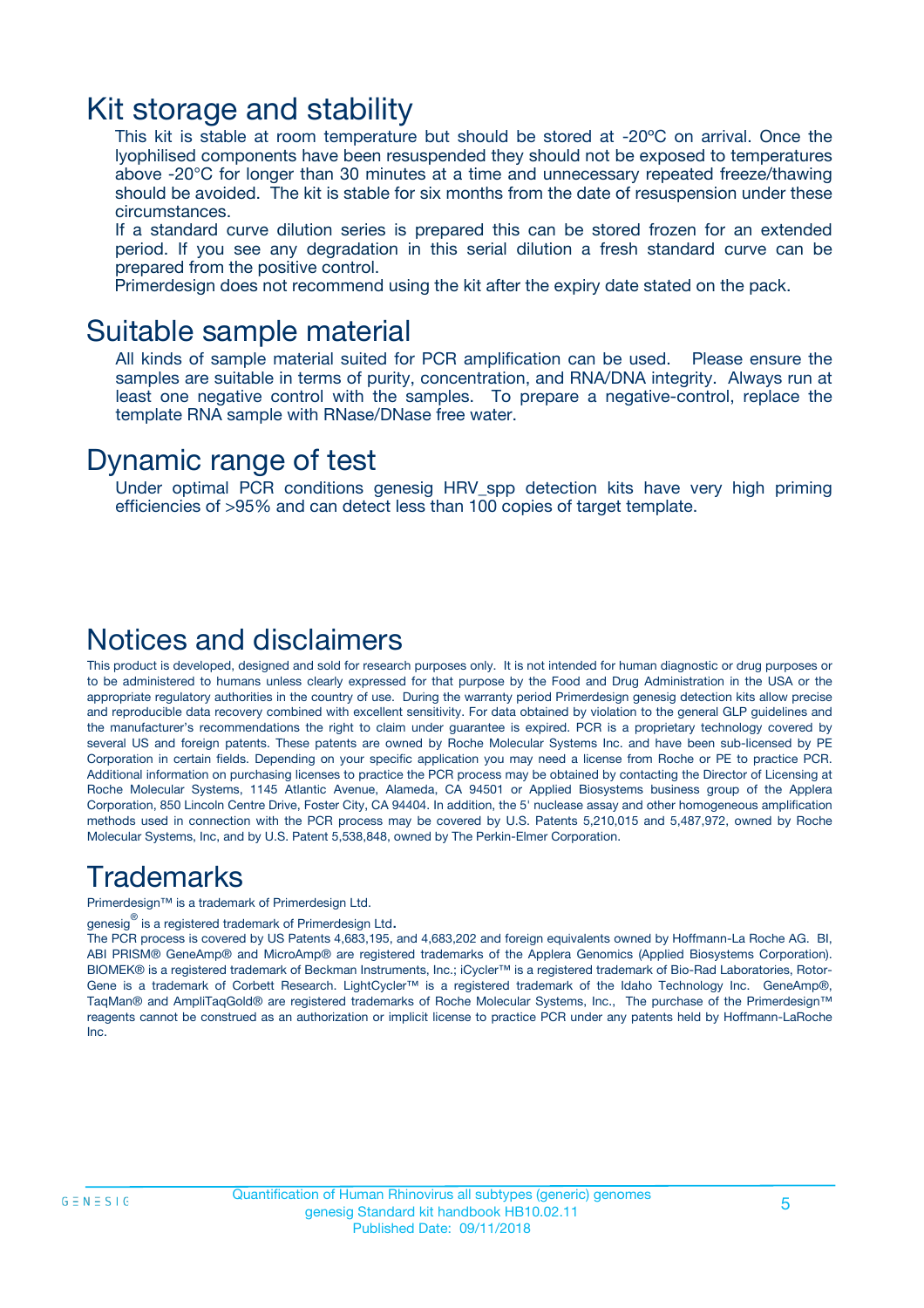# Principles of the test

#### **Real-time PCR**

A HRV spp specific primer and probe mix is provided and this can be detected through the FAM channel.

The primer and probe mix provided exploits the so-called TaqMan® principle. During PCR amplification, forward and reverse primers hybridize to the HRV\_spp cDNA. A fluorogenic probe is included in the same reaction mixture which consists of a DNA probe labeled with a 5`-dye and a 3`-quencher. During PCR amplification, the probe is cleaved and the reporter dye and quencher are separated. The resulting increase in fluorescence can be detected on a range of qPCR platforms.

#### **Positive control**

For copy number determination and as a positive control for the PCR set up, the kit contains a positive control template. This can be used to generate a standard curve of HRV\_spp copy number / Cq value. Alternatively the positive control can be used at a single dilution where full quantitative analysis of the samples is not required. Each time the kit is used, at least one positive control reaction must be included in the run. A positive result indicates that the primers and probes for detecting the target HRV\_spp gene worked properly in that particular experimental scenario. If a negative result is obtained the test results are invalid and must be repeated. Care should be taken to ensure that the positive control does not contaminate any other kit component which would lead to false-positive results. This can be achieved by handling this component in a Post PCR environment. Care should also be taken to avoid cross-contamination of other samples when adding the positive control to the run. This can be avoided by sealing all other samples and negative controls before pipetting the positive control into the positive control well.

#### **Negative control**

To validate any positive findings a negative control reaction should be included every time the kit is used. For this reaction the RNase/DNase free water should be used instead of template. A negative result indicates that the reagents have not become contaminated while setting up the run.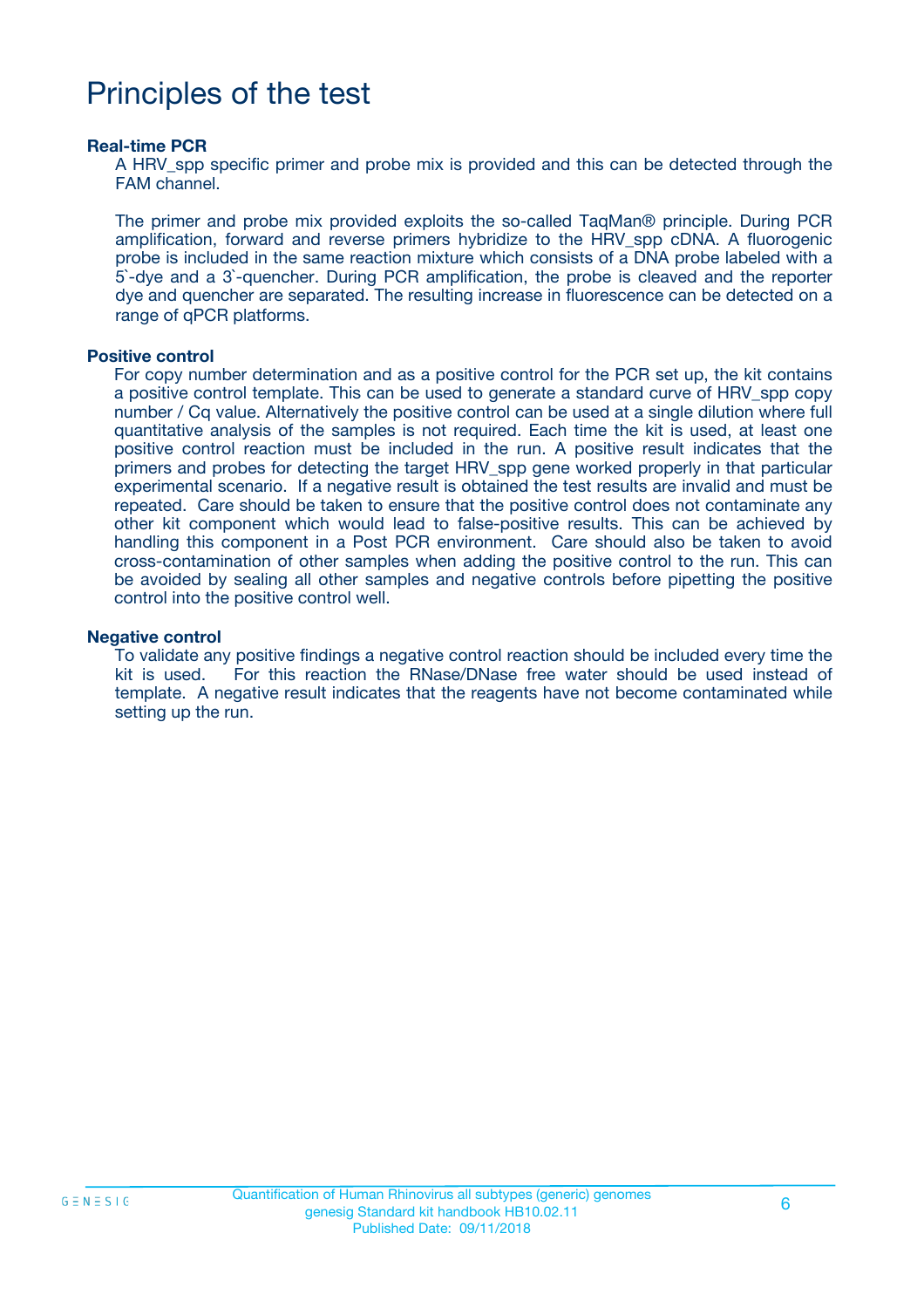### Resuspension protocol

To minimize the risk of contamination with foreign DNA, we recommend that all pipetting be performed in a PCR clean environment. Ideally this would be a designated PCR lab or PCR cabinet. Filter tips are recommended for all pipetting steps.

#### **1. Pulse-spin each tube in a centrifuge before opening.**

This will ensure lyophilised primer and probe mix is in the base of the tube and is not spilt upon opening the tube.

#### **2. Resuspend the kit components in the RNase/DNase free water supplied, according to the table below:**

To ensure complete resuspension, vortex each tube thoroughly.

| Component - resuspend in water   |        |
|----------------------------------|--------|
| <b>Pre-PCR pack</b>              |        |
| HRV_spp primer/probe mix (BROWN) | 165 ul |

#### **3. Resuspend the positive control template in the template preparation buffer supplied, according to the table below:**

To ensure complete resuspension, vortex the tube thoroughly.

| Component - resuspend in template preparation buffer |          |  |
|------------------------------------------------------|----------|--|
| <b>Post-PCR heat-sealed foil</b>                     |          |  |
| HRV spp Positive Control Template (RED) *            | ่ 500 µl |  |

\* This component contains high copy number template and is a VERY significant contamination risk. It must be opened and handled in a separate laboratory environment, away from the other components.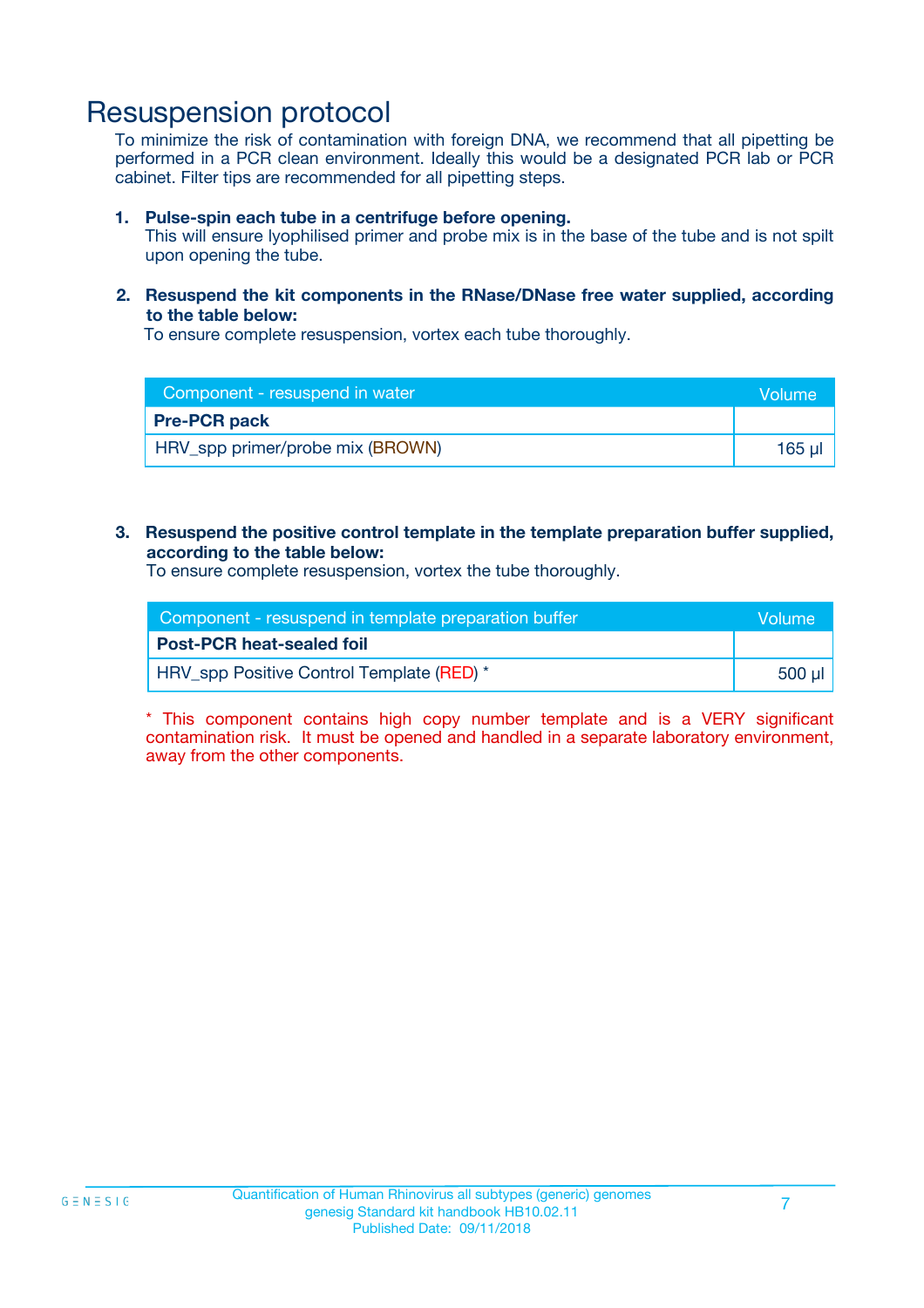## OneStep RT-qPCR detection protocol

A OneStep approach combining the reverse transcription and amplification in a single closed tube is the preferred method. If, however, a two step approach is required see page 10.

#### **For optimum performance and sensitivity.**

All pipetting steps and experimental plate set up should be performed on ice. After the plate is poured proceed immediately to the OneStep amplification protocol. Prolonged incubation of reaction mixes at room temperature can lead to PCR artifacts that reduce the sensitivity of detection.

**1. For each RNA sample prepare a reaction mix according to the table below:** Include sufficient reactions for positive and negative controls.

| Component                                                    | Volume   |
|--------------------------------------------------------------|----------|
| oasig OneStep or PrecisionPLUS OneStep 2X RT-qPCR Master Mix | $10 \mu$ |
| HRV_spp primer/probe mix (BROWN)                             | 1 µl     |
| <b>RNase/DNase free water (WHITE)</b>                        | $4 \mu$  |
| <b>Final Volume</b>                                          | $15$ µ   |

- **2. Pipette 15µl of this mix into each well according to your qPCR experimental plate set up.**
- **3. Pipette 5µl of RNA template into each well, according to your experimental plate set up.**

For negative control wells use 5µl of RNase/DNase free water. The final volume in each well is 20ul.

**4. If a standard curve is included for quantitative analysis prepare a reaction mix according to the table below:**

| Component                                                    | Volume |
|--------------------------------------------------------------|--------|
| oasig OneStep or PrecisionPLUS OneStep 2X RT-qPCR Master Mix | 10 µl  |
| HRV_spp primer/probe mix (BROWN)                             | 1 µl   |
| <b>RNase/DNase free water (WHITE)</b>                        | 4 µl   |
| <b>Final Volume</b>                                          | 15 ul  |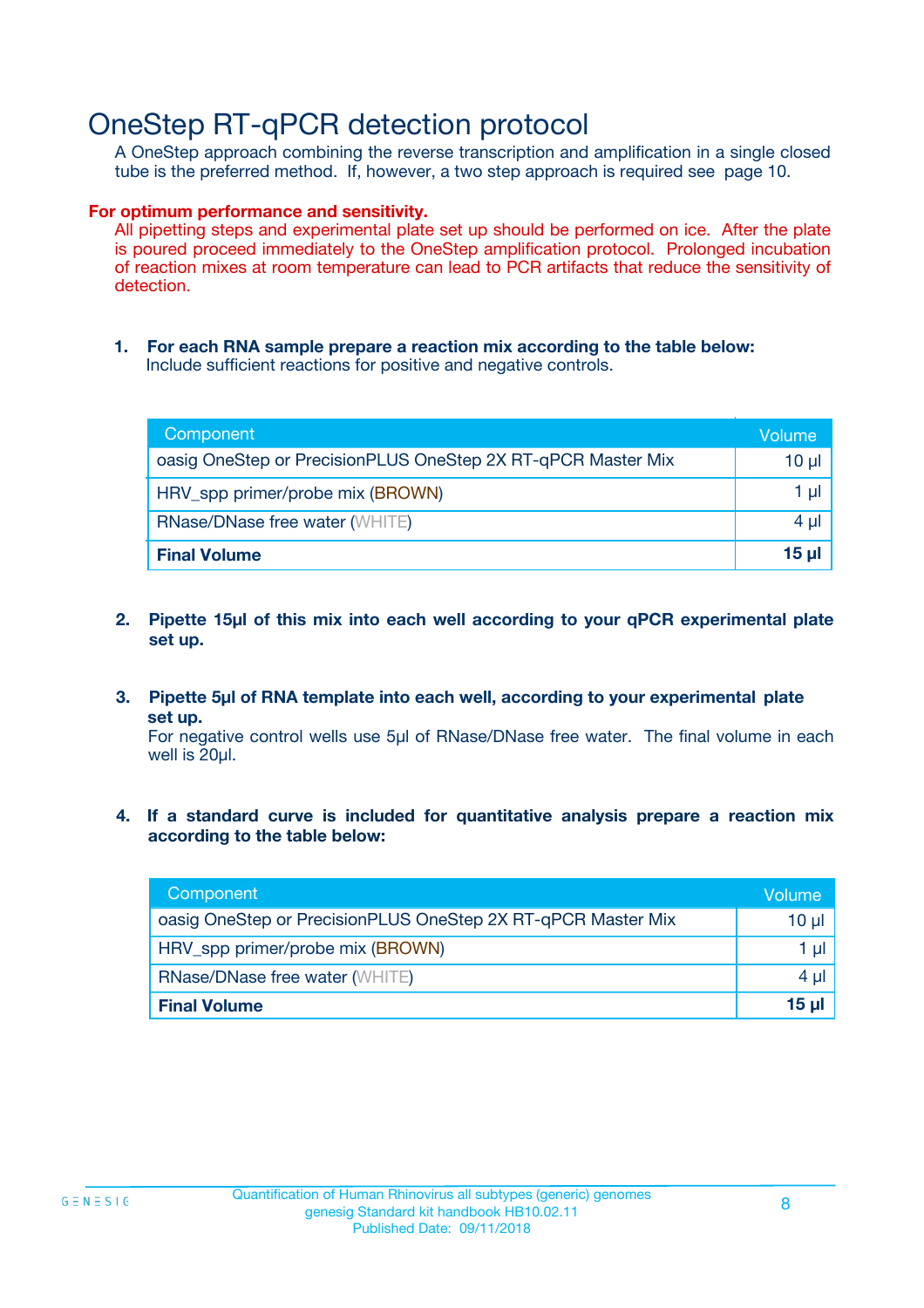#### **5. Preparation of standard curve dilution series**

- 1) Pipette 90µl of template preparation buffer into 5 tubes and label 2-6
- 2) Pipette 10µl of Positive Control Template (RED) into tube 2
- 3) Vortex thoroughly
- 4) Change pipette tip and pipette 10µl from tube 2 into tube 3
- 5) Vortex thoroughly

Repeat steps 4 and 5 to complete the dilution series

| <b>Standard Curve</b>         | <b>Copy Number</b>     |
|-------------------------------|------------------------|
| Tube 1 Positive control (RED) | $2 \times 10^5$ per µl |
| Tube 2                        | $2 \times 10^4$ per µl |
| Tube 3                        | $2 \times 10^3$ per µl |
| Tube 4                        | $2 \times 10^2$ per µl |
| Tube 5                        | 20 per $\mu$           |
| Tube 6                        | 2 per µl               |

**6. Pipette 5µl of standard template into each well for the standard curve according to your plate set up**

The final volume in each well is 20ul.

# OneStep RT-qPCR amplification protocol

Amplification conditions using oasig OneStep or PrecisionPLUS OneStep 2X RT-qPCR Master Mix.

|             | <b>Step</b>                  | <b>Time</b>      | <b>Temp</b>    |
|-------------|------------------------------|------------------|----------------|
|             | <b>Reverse Transcription</b> | $10 \text{ min}$ | 55 °C          |
|             | Enzyme activation            | 2 min            | $95^{\circ}$ C |
| Cycling x50 | Denaturation                 | 10 <sub>s</sub>  | $95^{\circ}$ C |
|             | <b>DATA COLLECTION *</b>     | 60 s             | $60^{\circ}$ C |

\* Fluorogenic data should be collected during this step through the FAM channel